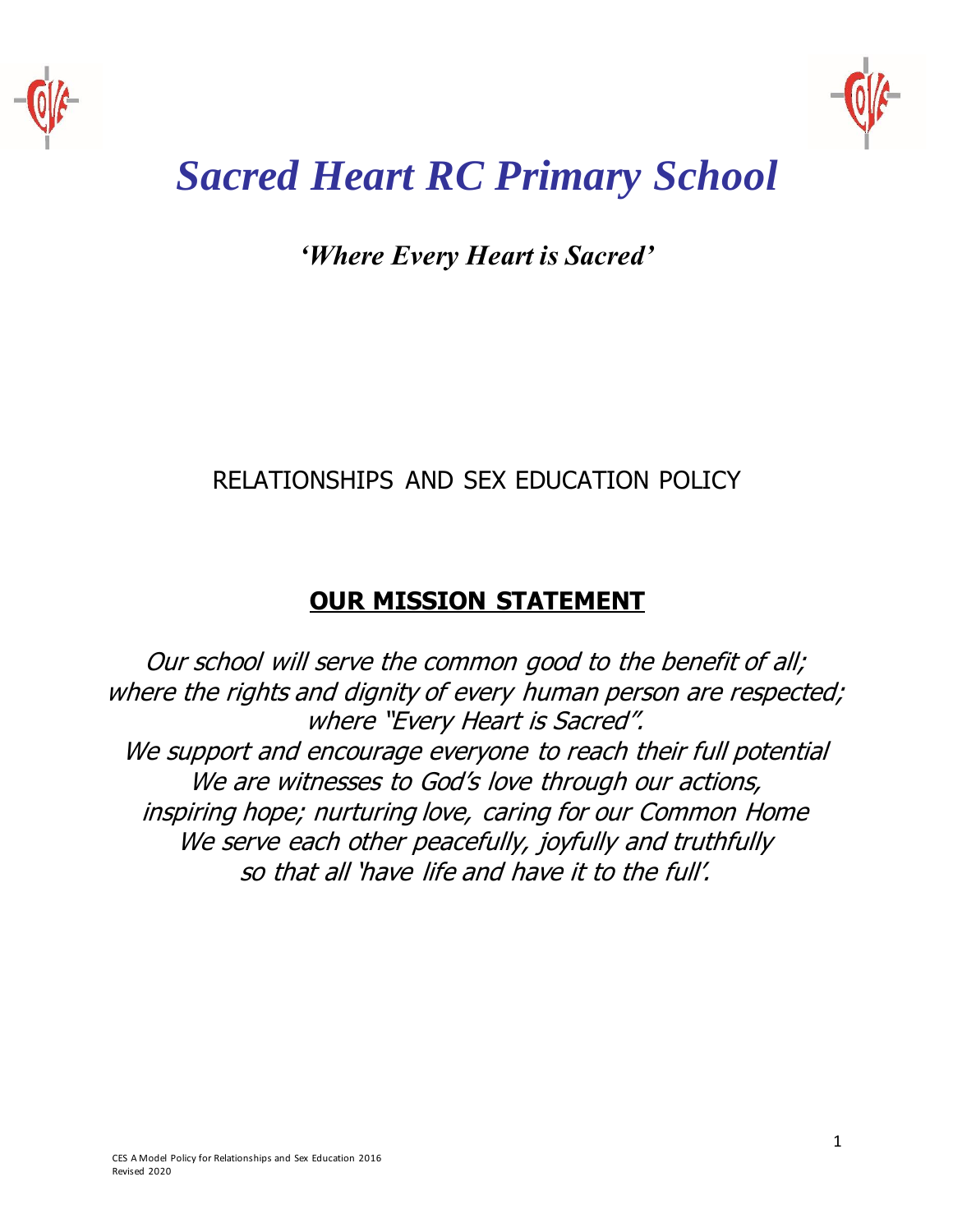#### **Implementation and Review of Policy**

Implementation of the policy will take place after consultation with the Governors in the summer term 2022. This policy will be reviewed every 2 years by the Head teacher, RE Leader, RSE Co-ordinator, the Governing Body and Staff. The next review date is April 2022.

#### **Dissemination**

The draft policy will be given to all members of the Governing Body, and all teaching and non-teaching members of staff. Copies of the document will beavailable to all parents through the school's prospectus and a copy is available in the school office. Details ofthe content of the RSE curriculumwill also bepublished on the school's web site.

## DEFINING RELATIONSHIP AND SEX EDUCATION

The DfE guidance states that "children and young people need to know how to be safe and healthy, and how to manage their academic, personal and social lives in a positive way" $1$ . It is about the development of the pupil's knowledge and understanding of her or him as a sexual being, about what it means to be fully human, called to live in right relationships with self and others and being enabled to make moral decisions in conscience. In primary schools the focus should be on "teaching the fundamental building blocks and characteristics of positive relationships, with particularreferenceto friendships,family relationships, and relationships with other children and

with adults."<sup>2</sup> This would include the topics of families and the people of who care for me, caring friendships, respectful relationships, online relationships and being safe. In Secondary schools RSE should "give young people the information they need to help them develop healthy, nurturing relationships of all kinds, not just intimate relationships. Itshould enable them to know what a healthy relationship lookslikeand whatmakes a good friend, a good colleague and a successful marriage or other type of committed relationship. It should also cover contraception, developing intimate relationships and resisting pressure to havesex (and not applying pressure)."<sup>3</sup>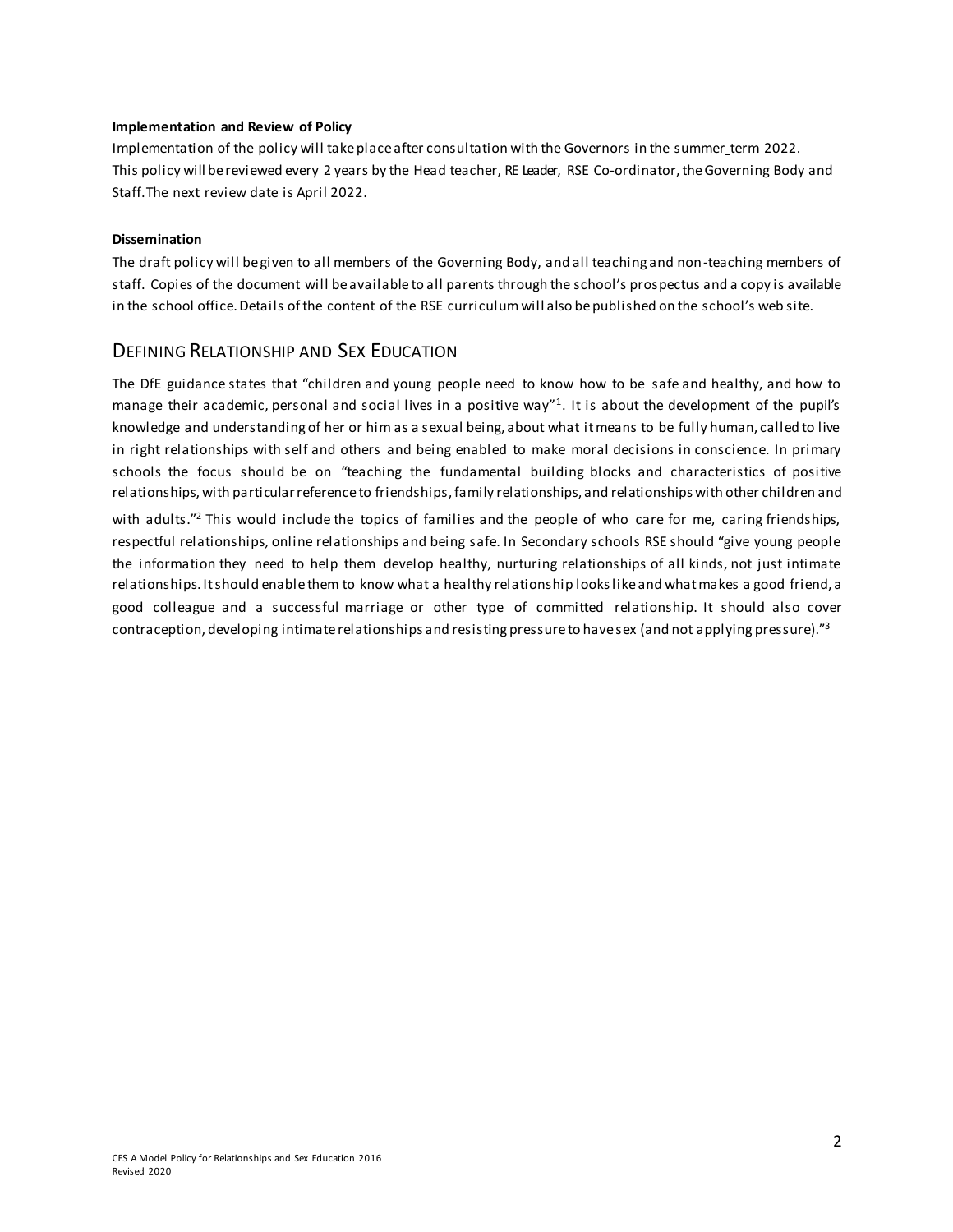## STATUTORY CURRICULUM REQUIREMENTS

We are legally required to teach those aspects of RSE which are statutory parts of National Curriculum Science. (There is also a separate requirement for maintained secondary schools to teach about HIV, AIDS and sexually transmitted infections. This does not apply to academies).

However, the reasons for our inclusion of RSE go further.

## **RATIONALE**

## 'I HAVE COME THAT YOU MIGHT HAVE LIFE AND HAVE IT TO THE FULL'

## (Jn.10.10**)**

We are involved in relationships and sex education precisely because of our Christian beliefs about God and about the human person. The belief in the unique dignity of the human person made in the i mage and likeness of God underpins the approach to all education in a Catholic school.Our approach to RSE therefore is rooted in the Catholic Church's teaching of the human person and presented in a positive framework of Christian ideals.

At the heart of the Christian lifeis theTrinity; Father, Son and Spiritin communion, united in loving relationship and embracing all people and all creation. As a consequence of the Christian belief that we are made in the image and likeness of God, gender and sexuality are seen as God's gift, reflect God's beauty, and share in the divine creativity. RSE, therefore, will be placed firmly within the context of relationship as it is there that sexuality grows and develops.

Following the guidance of the Bishops of England and Wales and as advocated by the DFE (and the Welsh Assembly Government) RSE will be firmly embedded in the PSHE framework as it is concerned with nurturing human wholeness and integral to the physical, spiritual, emotional, moral, social and intellectual development of pupils. It is centred on Christ's vision of being human as good news and will be positive and prudent, showing the potential for development, whileenabling the dangers and risks involved to be understood and appreciated.

All RSE will bein accordancewith the Church's moral teaching. It will emphasise thecentral importanceof marriage and the family whilst acknowledging that all pupils have a fundamental right to have their life respected whatever household they come from. It will also prepare pupils for life in modern Britain.

<sup>1</sup> Relationships Education, Relationships and Sex Education (RSE) and Health Education: Statutory guidance for governing bodies, proprietors, head teachers, principals, seniorleadership teams, teachers Page 4

<sup>2</sup> Relationships Education, Relationships and Sex Education (RSE) and Health Education: Statutory guidance for governing bodies, proprietors, head teachers, principals,senior leadership teams, teachers Page 19

<sup>3</sup> Relationships Education, Relationships and Sex Education (RSE) and Health Education: Statutory guidance for governing bodies, proprietors, head teachers, principals, senior leadership teams, teachers Page 25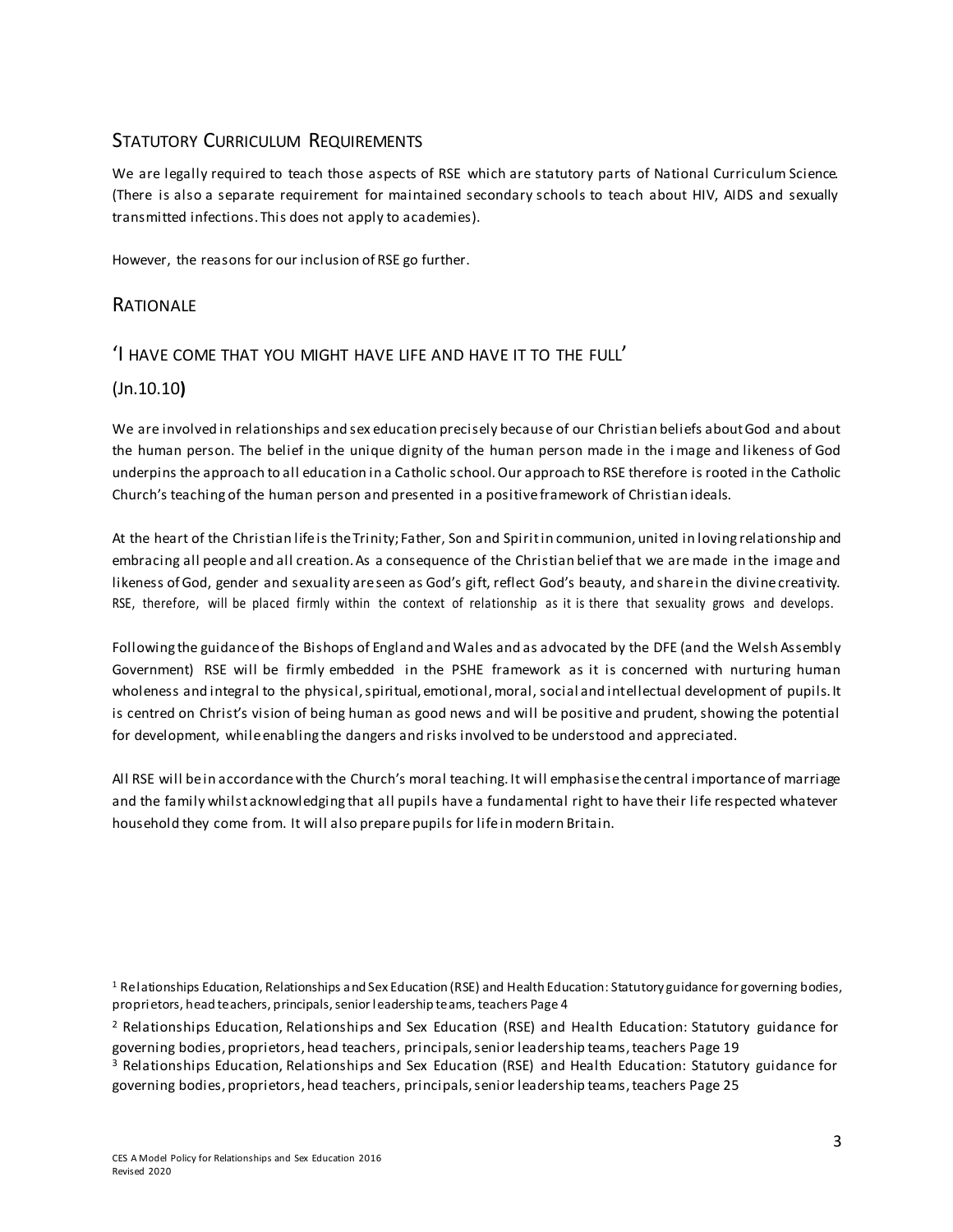## VALUES AND VIRTUES

Our programme enshrines Catholic values relating to the importance of stable relationships, marriage and family life. It also promotes those virtues which are essential in responding to the God's call to love others with a proper respect for their dignity and the dignity of the human body. The following virtues will be explicitly explored and promoted: faithfulness,fruitfulness, chastity, integrity, prudence, mercy and compassion.

## AIM OF RSE AND THE MISSION STATEMENT

Our Mission Statement commits us to the education of the whole child (spiritual, physical, intellectual,moral,social, cultural, emotional) and webelievethat RSE is an integral part ofthis education. Furthermore, ourschool aims state that we will endeavour to raise pupils' self-esteem, help them to grow in knowledge and understanding, recognise the valueof all persons and develop caring and sensitive attitudes. Itis in this context that we commit ourselves:

In partnership with parents, to provide children and young people with a "positive and prudent sexual education"<sup>4</sup> which is compatible with their physical, cognitive, psychological, and spiritual maturity, and rooted in a Catholic vision of education and the human person.

#### **Objectives**

To develop the following **attitudes and virtues**:

- reverence for the gift of human sexuality and fertility;
- respect for the dignity of every human being in their own person and in the person of others;
- joy in the goodness of the created world and their own bodily natures;
- responsibility for their own actions and a recognition ofthe impact of these on others;
- recognising and valuing their own sexual identity and that of others;
- celebrating the giftof life-long,self-giving love;
- recognising the importanceof marriage and family life;
- fidelity in relationships.

#### To develop the following **personal and social skills**:

- making sound judgements and good choices which have integrity, and which are respectful of the individual's commitments;
- loving and being loved, and the ability to form friendships and loving, stable relationships free from exploitation, abuse and bullying;
- managing emotions within relationships, and when relationships break down, with confidence, sensitivity and dignity;
- managing conflict positively, recognising the value of difference;
- cultivating humility,mercy and compassion, learning to forgive and be forgiven;
- developing self-esteem and confidence, demonstrating self-respect and empathy for others;
- building resilience and the ability to resistunwanted pressures,recognising theinfluence and impact of the media, internet and peer groups and so developing the ability to assess pressures and respond appropriately;

<sup>4</sup> *Gravissimum Educationis* 1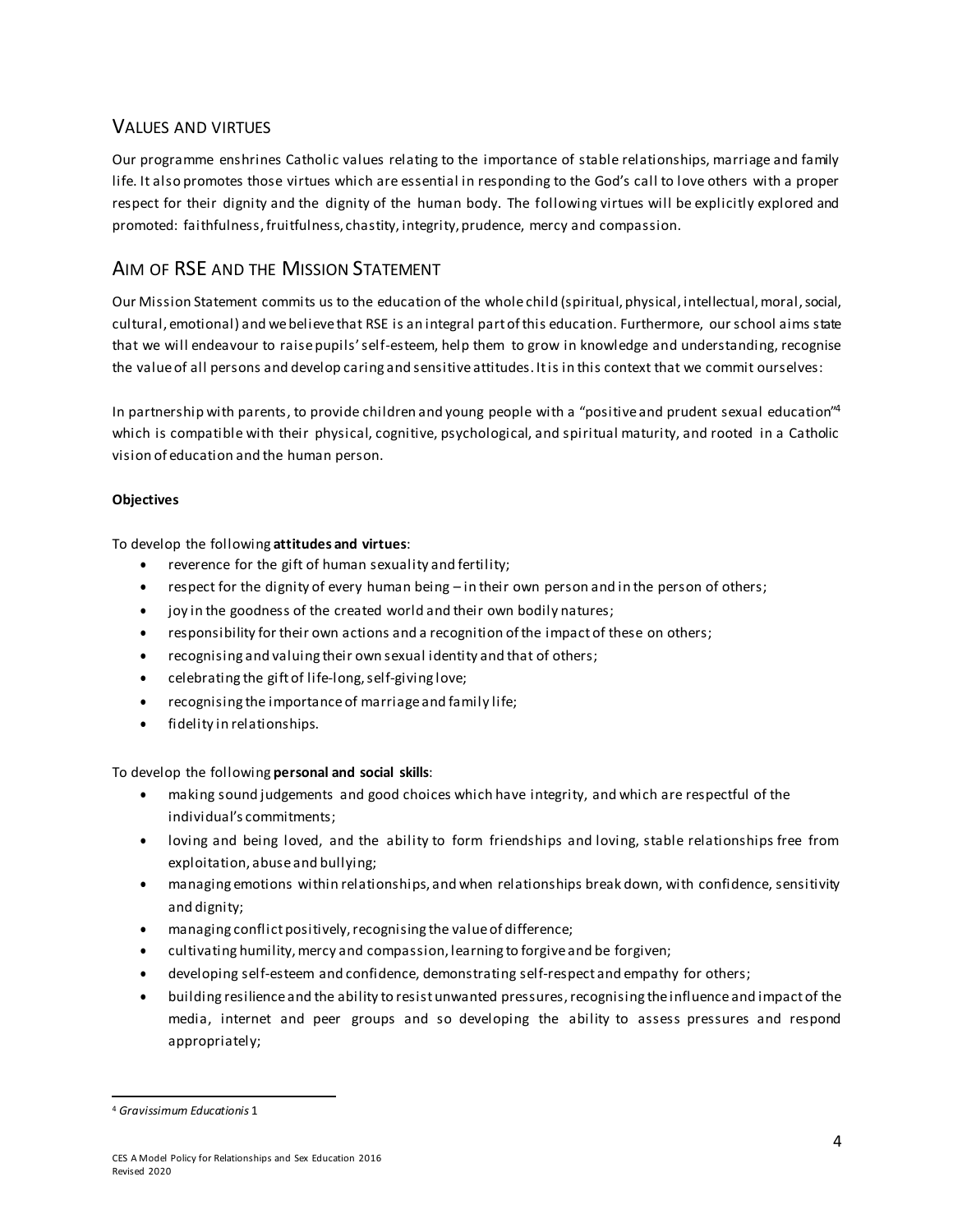- being patient, delaying gratification and learning to recognise the appropriate stages in the development of relationships, and howto love chastely;
- assessing risks and managing behaviours in order to minimise the risk to health and personal integrity.

#### To **know and understand**:

- the Church's teaching on relationships and the nature and meaning of sexual love;
- the Church's teaching on marriage and the importance of marriage and family life;
- the centrality and importanceof virtue in guiding human living and loving;
- the physical and psychological changes that accompany puberty;
- the facts about human reproduction, how love is expressed sexually and howsexual loveplays an essential and sacred role in procreation;
- how to manage fertility in a way which is compatible with their stage of life, their own values and commitments, including an understanding of the difference between natural family planning and artificial contraception;
- how to keep themselves safefrom sexually transmitted infections and howto avoid unintended pregnancy, including where to go for advice.

#### **Outcomes**

#### INCLUSION AND DIFFERENTIATED LEARNING

We will ensure RSE is sensitive to the different needs of individual pupils in respect to pupils' different abilities, levels of maturity and personal circumstances; for example, their own sexual orientation, faith or culture and is taught in a way that does not subject pupils to discrimination. Lessons will also help children to realise the nature and consequences of discrimination, teasing, bullying and aggressive behaviours (including cyber-bullying), use of prejudice-based language and how to respond and ask for help. (In looking at these questions, it is important to draw links to the school's inclusion policy).

#### EQUALITIES OBLIGATIONS

The governing body have wider responsibilities under the Equalities Act 2010 and will ensurethat ourschool strives to do the best for all of the pupils, irrespective of disability, educational needs, race, nationality, ethnic or national origin, pregnancy, maternity, sex, gender identity, religion or sexual orientation or whether they are looked-after children.

## BROAD CONTENT OF RSE

Three aspects of RSE - attitudes and values, knowledge and understanding, and personal and social skills will be provided in three inter-related ways: the whole school / ethos dimension; a cross-curricular dimension and a specific relationships and sex curriculum.

Our programme will cover…

## PROGRAMME / RESOURCES

Appendices to this policy provide further information aboutthe programme and resources forsuggested use.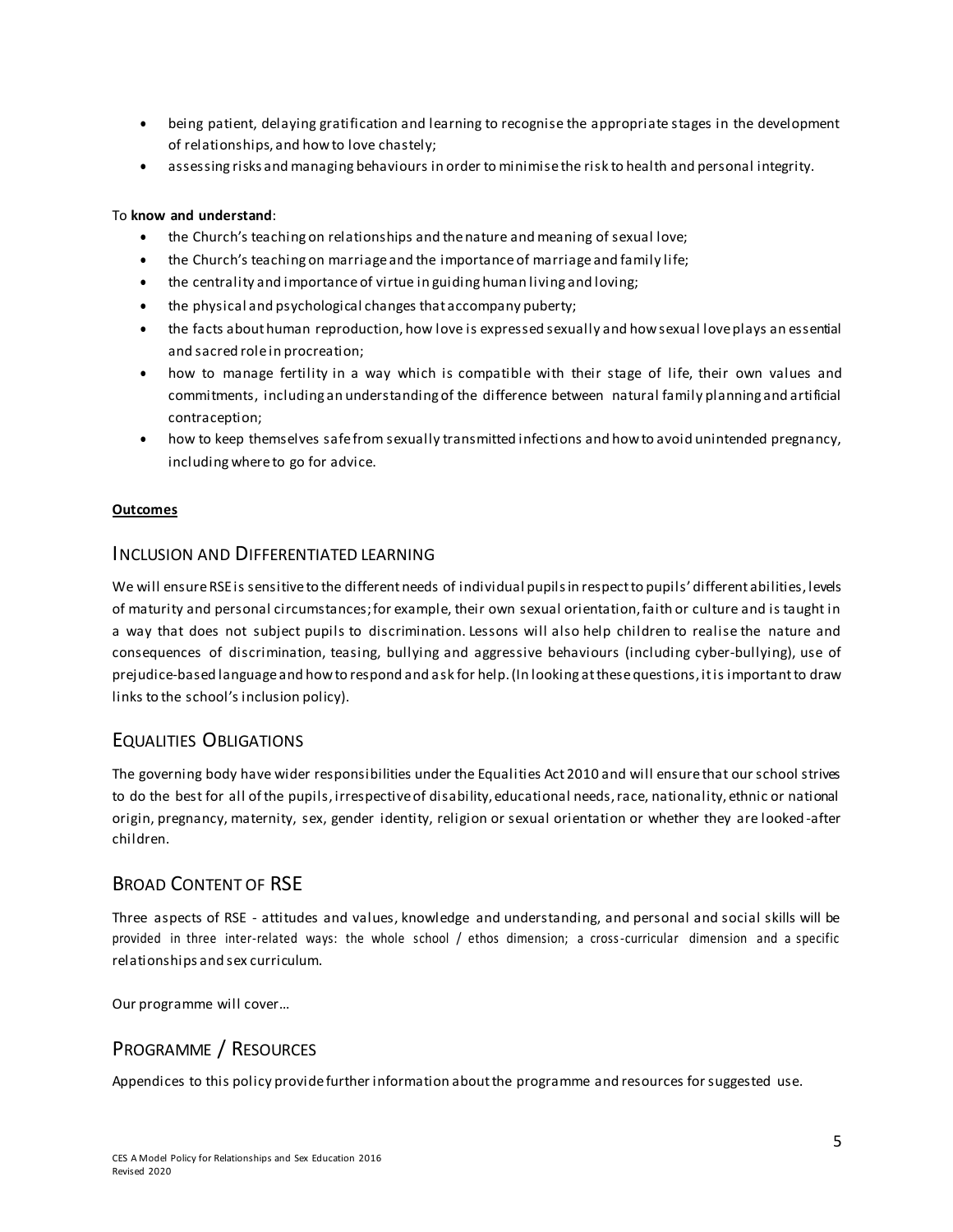Teaching strategies will include:

- establishing ground rules
- distancing techniques
- discussion
- project learning
- reflection
- experiential
- active
- brainstorming
- film& video
- group work
- role-play
- trigger drawings
- values clarification

(GIVE SOME DETAILS OF HOW PUPILS' LEARNING IN RSE WILL BE ASSESSED HERE)

## PARENTS AND CARERS

We recognise that parents (and other carers who stand in their place) are the primary educators of their children. As a Catholic school, we provide the principal means by which the Church assists parents and carers in educating their children. Therefore the school will support parents and carers by providing material to be shared with their children at home and workshops to help parents/carers to find out more. Parents/carers will be informed by letter when the more sensitive aspects of RSE will be covered in order that they can be prepared to talk and answer questions about their children's learning.

Parents must be consulted before this policy is ratified by the governors. They will be consulted at every stage of the development of the RSE programme, as well as during the process of monitoring, review and evaluation. They will be able to view the resources used by the school in the RSE programme. Our aim is that, at the end of the consultation process, every parent and carer will have full confidence in the school's RSE programme to meet their child's needs.

Parents continue to have *the right to withdraw* their children from Sex Education except in those elements which are required by the National Curriculum science orders. Should parents wish to withdraw their children they are asked to notify the school by contacting the headteacher. The school will provide support by providing material for parents to help the children with their learning.

We believe that the controlled environment of the classroom is the safest place for this curriculum to be followed. Please refer to the DfE guidance Page 17 for further details on the right to be excused from sex education (commonly referred to as the right to withdraw).

## BALANCED CURRICULUM

Whilst promoting Catholic values and virtues and teaching in accordancewith Church teaching, we will ensure that pupils areoffered a balanced programmeby providing an RSE programme that offers a rangeof viewpoints on issues.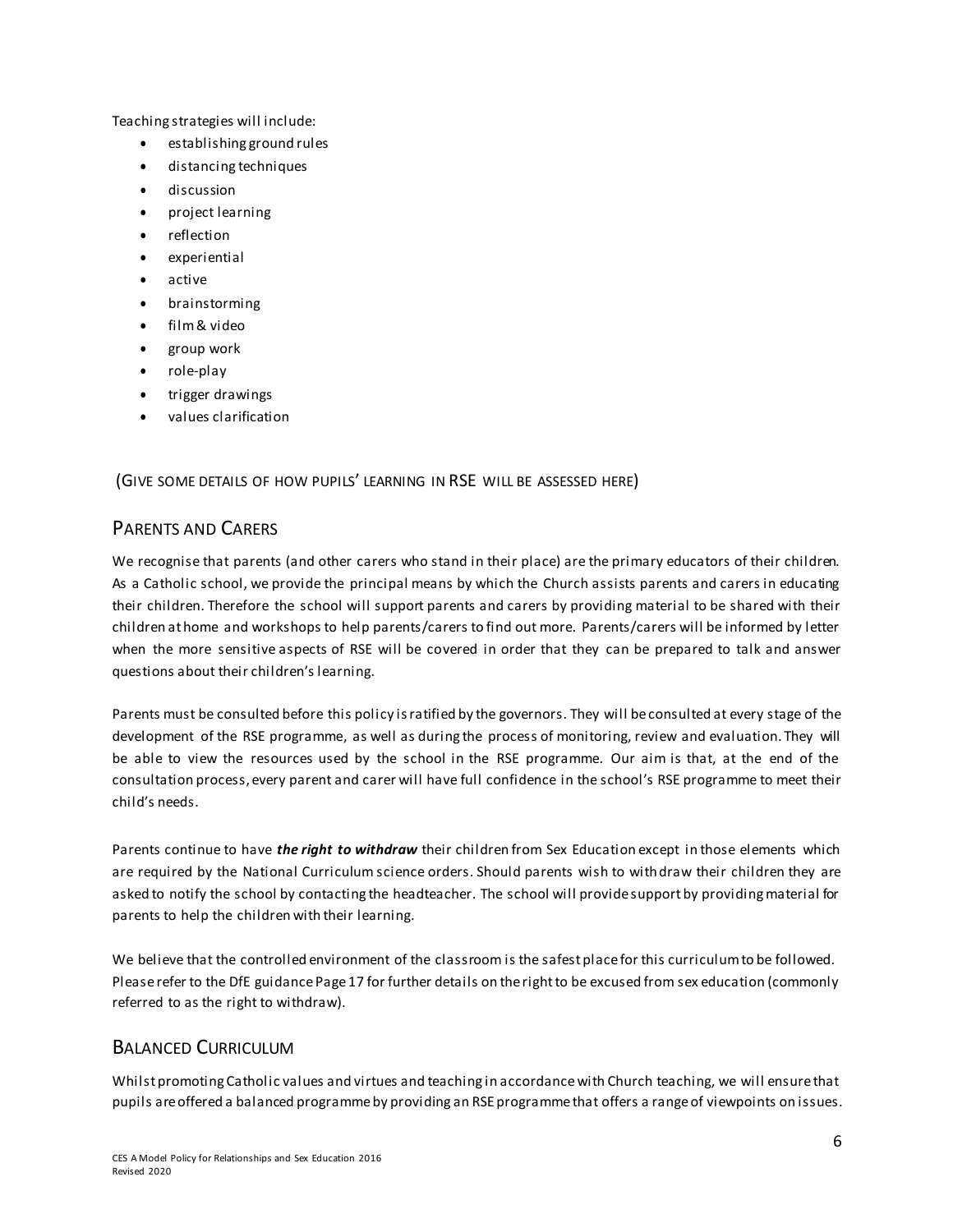Pupils will also receive clear scientific information as well as covering the aspects of the law pertaining to RSE (in secondary schools/academies relating to forced-marriage, female genital mutilation, abortion, the age of consent and legislation relating to equality). Knowing about facts and enabling young people to explore differing viewpoints is not the same as promoting behaviour and is not incompatible with our school's promotion of Catholic teaching. We will ensure that pupils haveaccess to the learning they need to stay safe, healthy and understand their rights as individuals.

## RESPONSIBILITY FOR TEACHING THE PROGRAMME

Responsibility for thespecific relationships and sex education programme lays with…..(the relevant curriculumstaff; this will normally include science, religious education, physical education, RSE and PSHE).

However, all staff will beinvolved in developing the attitudes and values aspect ofthe RSE programme. They will be role models for pupils of good, healthy, wholesome relationships as between staff, other adults and pupils. They will also be contributing to the development of pupils' personal and socialskills.

#### **External Visitors**

Our school will often call upon help and guidance from outside agencies and health specialists to deliver aspects of RSE. Such visits will always complement the current programme and never substitute or replace teacher led sessions. It is important that any external visitor is clearabout their role and responsibility whilst they are in school delivering a session. Any visitor must adhere to our code of practice developed in line with CES guidance 'Checklist for External Speakers to Schools<sup>5</sup>.

Health professionals should follow the school's policies, minimising the potential for disclosures or inappropriate comments using negotiated ground rules and distancing techniques as other teachers would. They will ensure that all teaching is rooted in Catholic principles and practice.

## OTHER ROLES AND RESPONSIBILITIES REGARDING RSE

#### **Governors**

- drawup the RSE policy, in consultation with parents and teachers;
- ensure that the policy is available to parents;
- ensure that the policy is in accordancewith other whole school policies, e.g., SEN, the ethos of the school and our Christian beliefs;
- ensure that parents know of their rightto withdrawtheir children;
- establish a link governor to share in the monitoring and evaluation of the programme, including resources used;
- ensure that the policy provides proper and adequate coverage of relevant National Curriculum science topics and the setting of RSE within PSHE.

#### **Head teacher**

The Head teacher takes overall delegated responsibility for theimplementation of this policy and for liaison with the Governing Body, parents, the Diocesan Schools' Service and the Local Education Authority, also appropriate agencies.

<sup>5</sup> CES Checklistfor External Speakers to Schools, 2016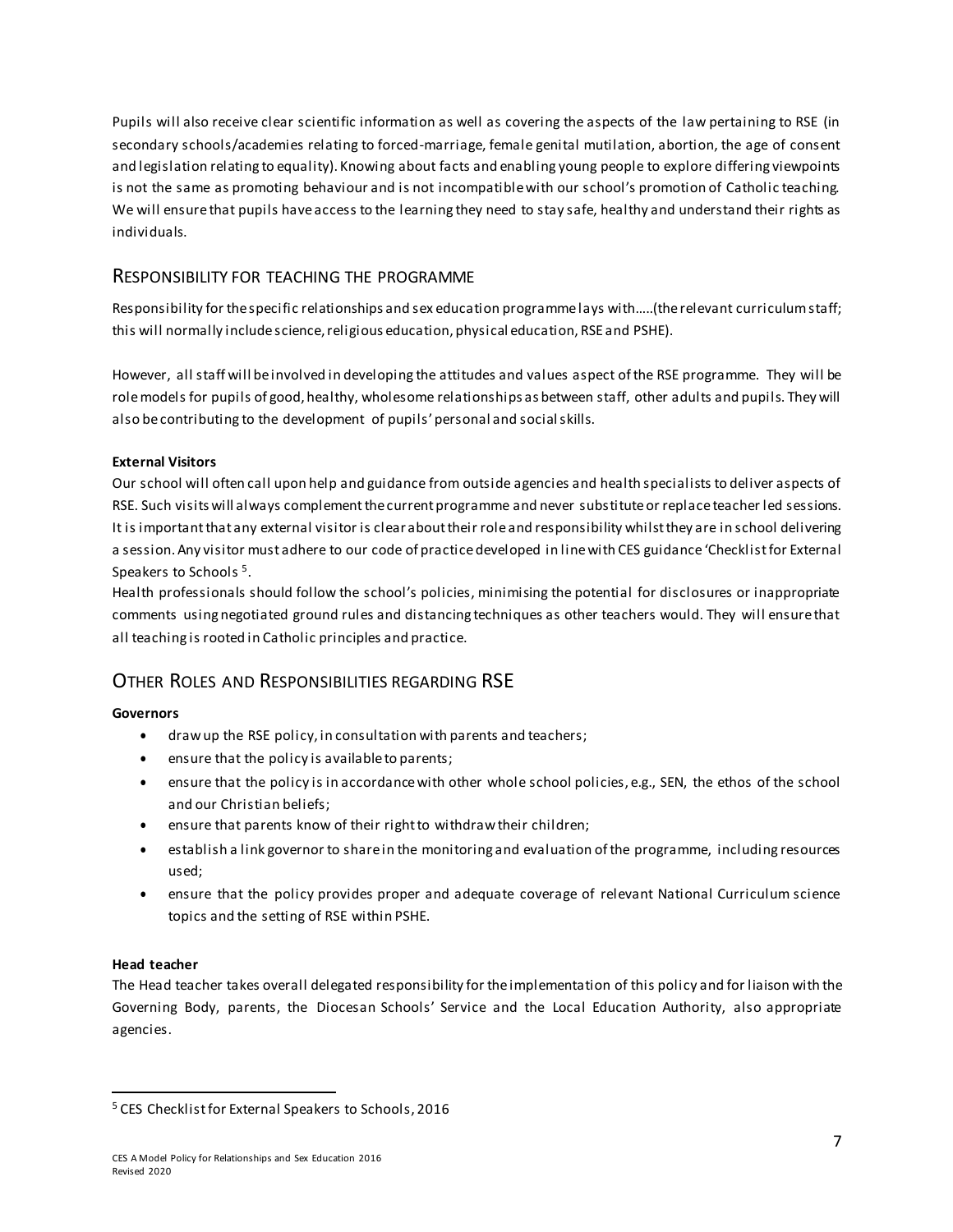#### **PSHE/RSE Co-Ordinator**

The co-ordinator with the head teacher has a general responsibility for supporting other members of staff in the implementation of this policy and will provide a lead in the dissemination ofthe information relating to RSE and the provision of in-service training. *(They may be supported by the curriculum deputy and the member of staff with responsibility for child protection).*

#### **All Staff**

RSE is a whole school issue. All teachers have a responsibility of care; as well as fostering academic progress they should actively contribute to the guardianship and guidance of the physical, moral and spiritual well -being of their pupils. Teachers will be expected to teach RSE in accordance with the Catholic Ethos of the school. Appropriate training will be made available for all staff teaching RSE. All staff have been included in the development of this policy and all staffshould beawareof the policy and how it relates to them.

#### RELATIONSHIP TO OTHER POLICIES AND CURRICULUM SUBJECTS

This RSE policy is to be delivered as part of the PSHE framework. It includes guidelines about pupil safety and is compatiblewith the school's other policy documents (for example, Bullying policy, Safeguarding Policy etc)

Pupils with particular difficulties whether of a physical or intellectual naturewillreceiveappropriately differentiated support in order to enable them to achieve mature knowledge, understanding and skills. Teaching methods will be adapted to meet the varying needs of this group of pupils.

Learning about RSE in PSHE classes will link to/complement learning in thoseareas identified in the RSE audit.

## CHILDREN'S QUESTIONS

The governors want to promote a healthy, positive atmosphere in which RSE can take place. They want to ensure that pupils can ask questions freely, be confident that their questions will be answered, and be sure that they will be free from bullying or harassment from other children and young people.

#### **Controversial or Sensitive issues**

There will always be sensitive or controversial issues in the field of RSE. These may be matter of maturity, of persona l involvement or experience of children, of disagreement with the official teaching of the Church, of illegal activity or other doubtful, dubious or harmful activity. The governors believe that children are best educated, protected from harmand exploitation by discussing such issues openly within thecontext of the RSE programme. The use of ground rules, negotiated between teachers and pupils, will help to create a supportive climate for discussion. (See also Relationships Education, Relationships and Sex Education (RSE) and Health Education, Managing difficult

questions, Page 23 for more detail)

Some questions may raise issues which it would not be appropriate for teachers to answer during ordinary class time, e.g., where a child or young person's questions hints at abuse, is deliberately tendentious or is of a personal nature.

#### SUPPORTING CHILDREN AND YOUNG PEOPLE WHO ARE AT RISK

Children will also need to feel safeand secure in the environment in which RSE takes place. Effective RSE will provide opportunities for discussion of what is and is not appropriate in relationships. Such discussion may well lead to